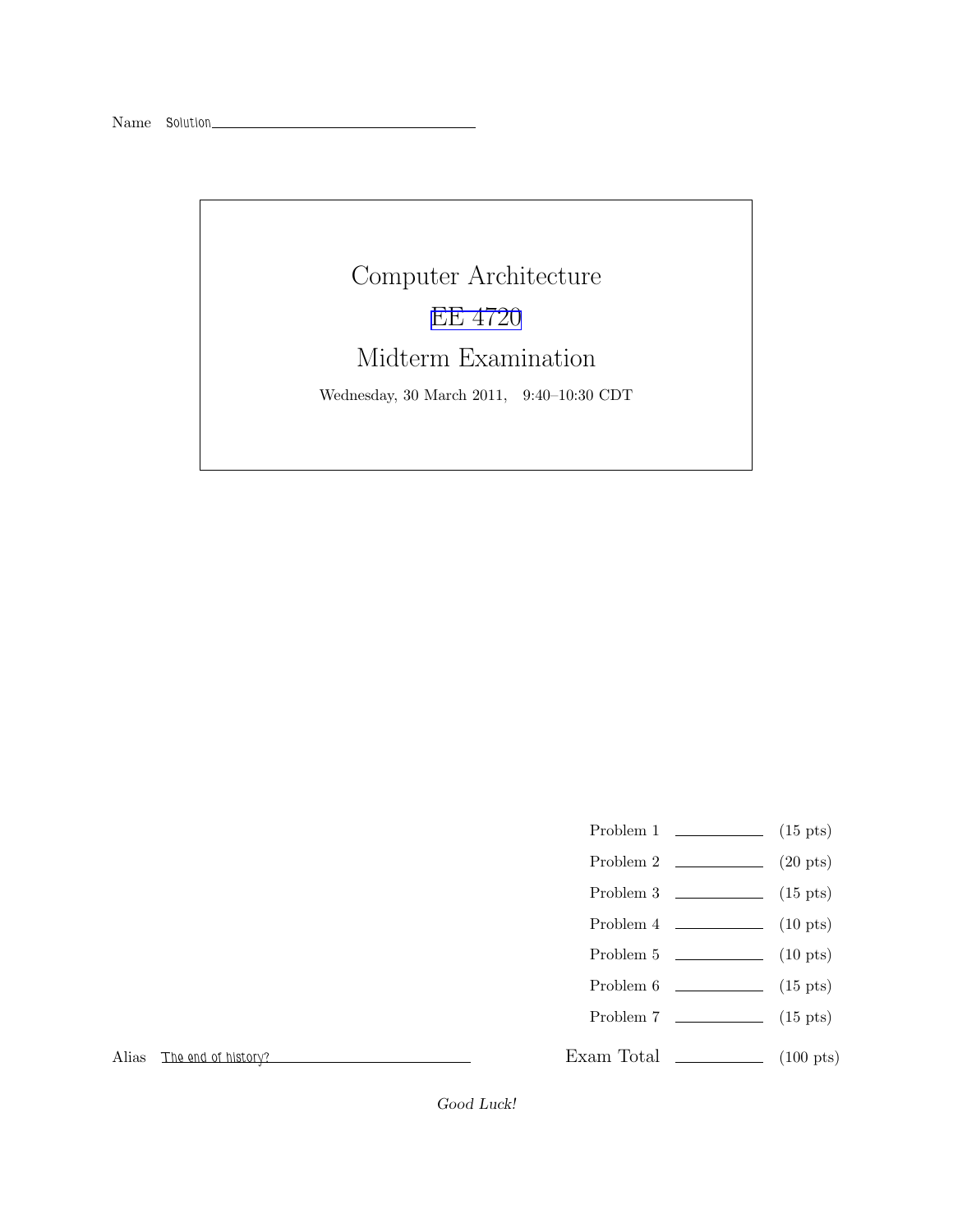

Problem 1: [15 pts] The MIPS code below executes on the illustrated hopefully familiar implementation.

(a) Show a pipeline execution diagram for the code below running on the illustrated MIPS implementation for enough iterations to determine CPI.

 $\triangledown$  Show a pipeline execution diagram.

Diagram appears above.

(b) Determine the CPI.

#### $\nabla$  Find the CPI.

The state of the second and third iterations are identical when they start, in cycles 7 and 15, respectively. (At both cycles 7 and 15 there is an lh in IF, lw in ID, and a bne in EX, the other stages are empty. Therefore the third iteration will be just like the second, and so on. The time for the second iteration is  $15-7=8$  cycles (using the IF of the first instruction as a reference point), and so the CPI is  $\frac{15-7}{5} = 1.6 \text{ CPI}.$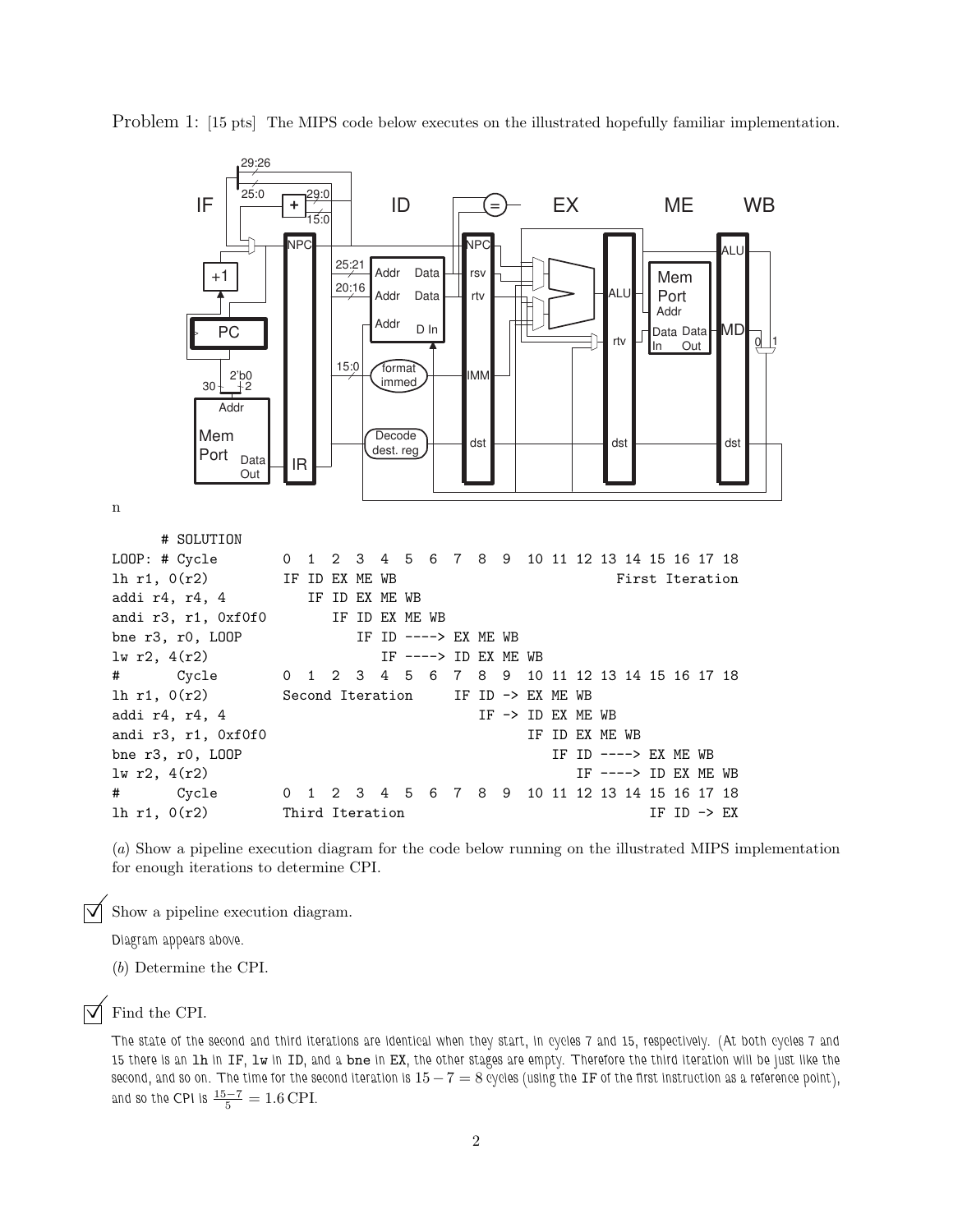Problem 2: [20 pts] In the implementation below the datapath for the jalr and jr instructions is not shown.



(a) Add datapath (but not control logic) needed for the jr instruction to the diagram above.

 $\triangledown$  Add datapath (but not control logic) for jr.

Change appear in blue. All that's needed is a path from the register file output for rsv to the IF-stage mux. Note that the register values are available early enough to avoid the risk of lengthening the critical path.

(b) Show the execution of the code below based upon the answer above. Show execution starting from the first instruction (as usual) and continue until ori executes or eight instructions have executed whichever is longer. (In the correct answer ori is the eighth instruction to execute.) Note that the jalr will jump to ROUTINE the first time it executes.

 $\triangledown$  Show execution consistent with previous answer.

Solution appears below. Notice that the jalr must stall two cycles since it can only get the source register from the register file.

```
# SOLUTION
# Cycles 0 1 2 3 4 5 6 7 8 9 10 11 12 13 14 15 16 17
addi r1, r1, 16 IF ID EX ME WB
jalr r31, r1 		 IF ID ----> EX ME WB
addi r4, r31, -8 IF ----> ID EX ME WB
ori r6, r6, 0xff
# Cycles 0 1 2 3 4 5 6 7 8 9 10 11 12 13 14 15 16 17
ROUTINE:
addi r4, r4, 4 IF ID EX ME WB
jr r4 IF ID ----> EX ME WB
lw r31, 0(r7) IF ----> ID EX ME WB
```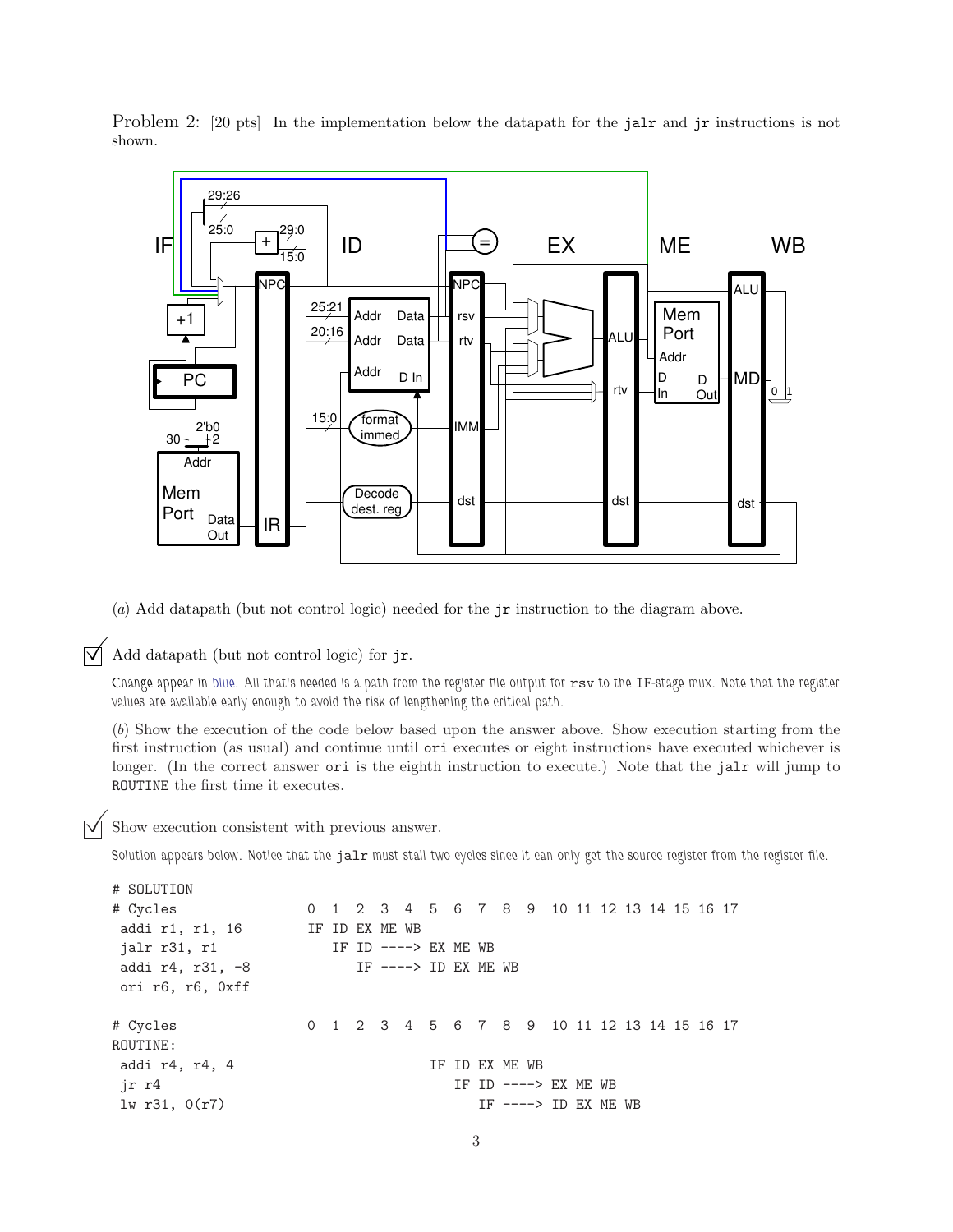# Cycles 0 1 2 3 4 5 6 7 8 9 10 11 12 13 14 15 16 17 # NOTE: These are the instructions that follow the jalr. addi r4, r31, -8 IF ID -> EX ME WB ori r6, r6, 0xff IF -> ID EX ME WB

(c) If your answer to the previous part was correct the code above would suffer stall(s). Add bypasses to avoid as many of the stalls as possible without significant critical path impact.

 $\triangledown$  Bypass paths to eliminate stalls.

The solution has to balance "as many as possible" with "significant impact." The value at the output of the ALU would not be available until close to the end of the clock cycle, so connecting it to the IF-stage mux would likely increase the critical path by a small amount. Instead, an ME-stage bypass is used. There will still be one stall cycle but the clock frequency will be untouched. That stall cycle is only suffered when a jr or jalr instruction immediately follows the instruction writing the target register, and that won't happen very often.

The changes appear in green on the diagram.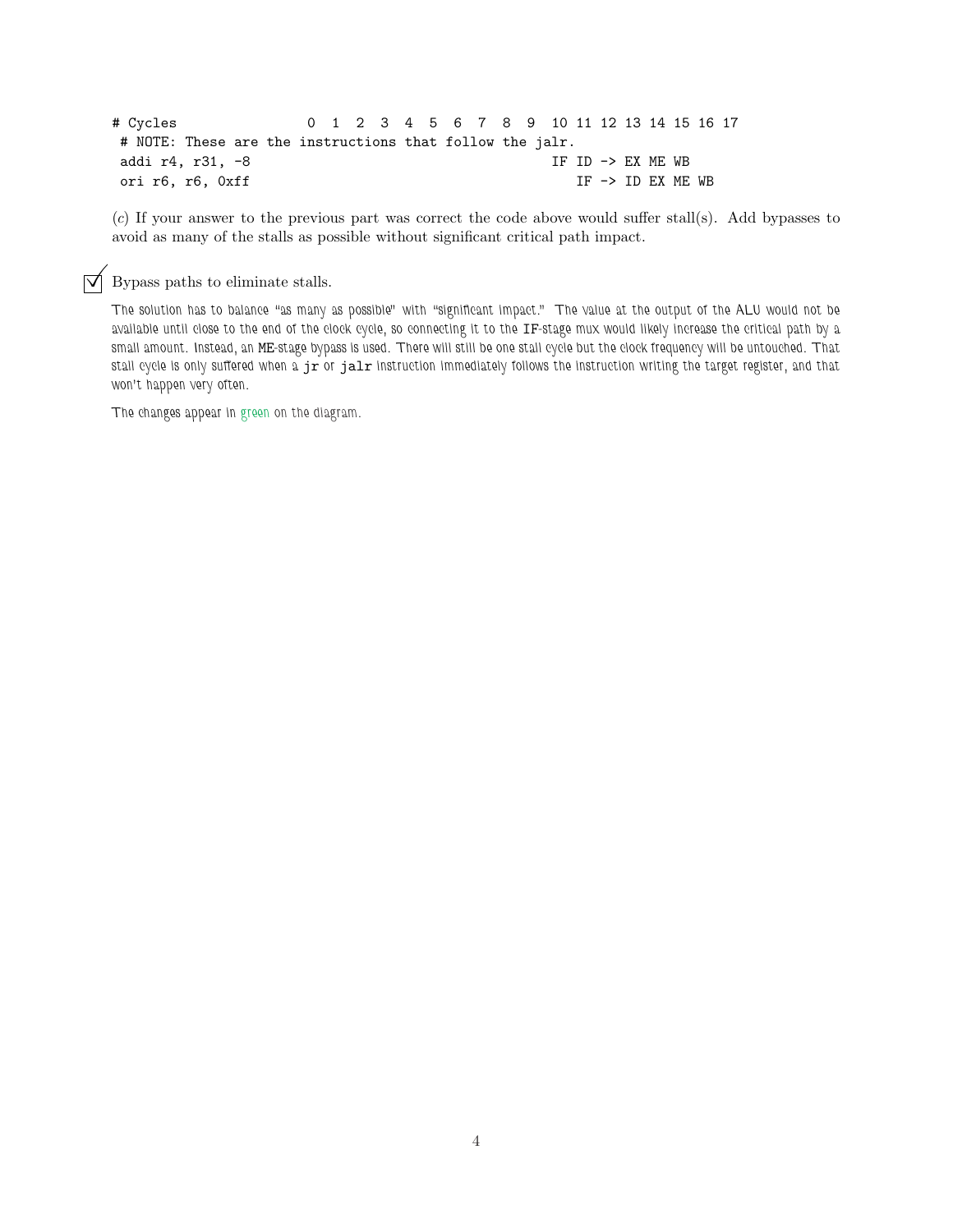Problem 3: [15 pts] In the code fragment below the  $1\text{w}$  raises an exception due to a TLB miss. Remember that a TLB miss is something that happens all the time to almost any load.

Solution omitted.

```
# Cycle 0 1 2 3 4 5 6 7
lw r1, 0(r2) IF
add r3, r5, r6
xor r4, r3, r9
...
HANDLER:
sw r10, ..
```
(a) Based on the exception hardware presented in class, at which cycle will the first instruction of the handler be in IF?

 $\overline{\bigvee}$  Handler in  $\mathtt{IF}$  in cycle:

For the next parts of this problem don't consider the exception hardware presented in class, instead the lw will trigger a deferred exception. That is, the lw will raise a TLB miss exception but add will successfully complete WB before the handler is called. Register r1 will have some garbage value but the add will execute correctly.

(b) This is not a good example for why precise exceptions are needed for loads. Why not?

 $\overrightarrow{\bigvee}$  Not a good example because:

 $(c)$  Modify the code after the lw so that this is a good example of why precise exceptions are needed. Briefly explain why.

 $\sqrt{\phantom{a}}$  Modify code.

 $\sqrt{\phantom{a}}$  Explain why it is a better example.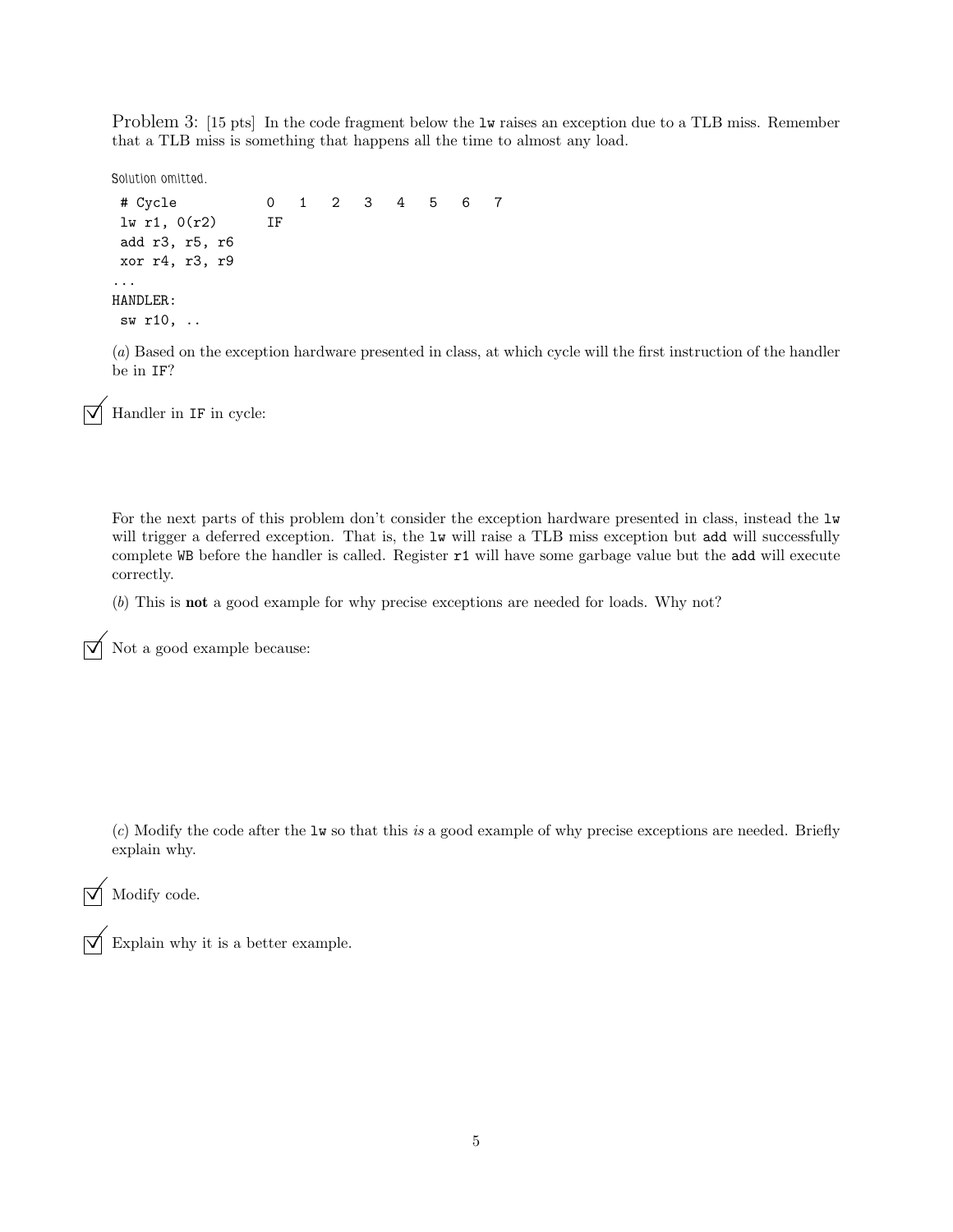Problem 4: [10 pts] Show the execution of the MIPS code below on the illustrated implementation. Assume that all needed bypass paths are available.



 $\triangledown$  Execution of code.

Solution omitted.

add.d f2, f4, f6

sub.d f8, f4, f10

mul.d f12, f2, f14

addi r1, r1, 8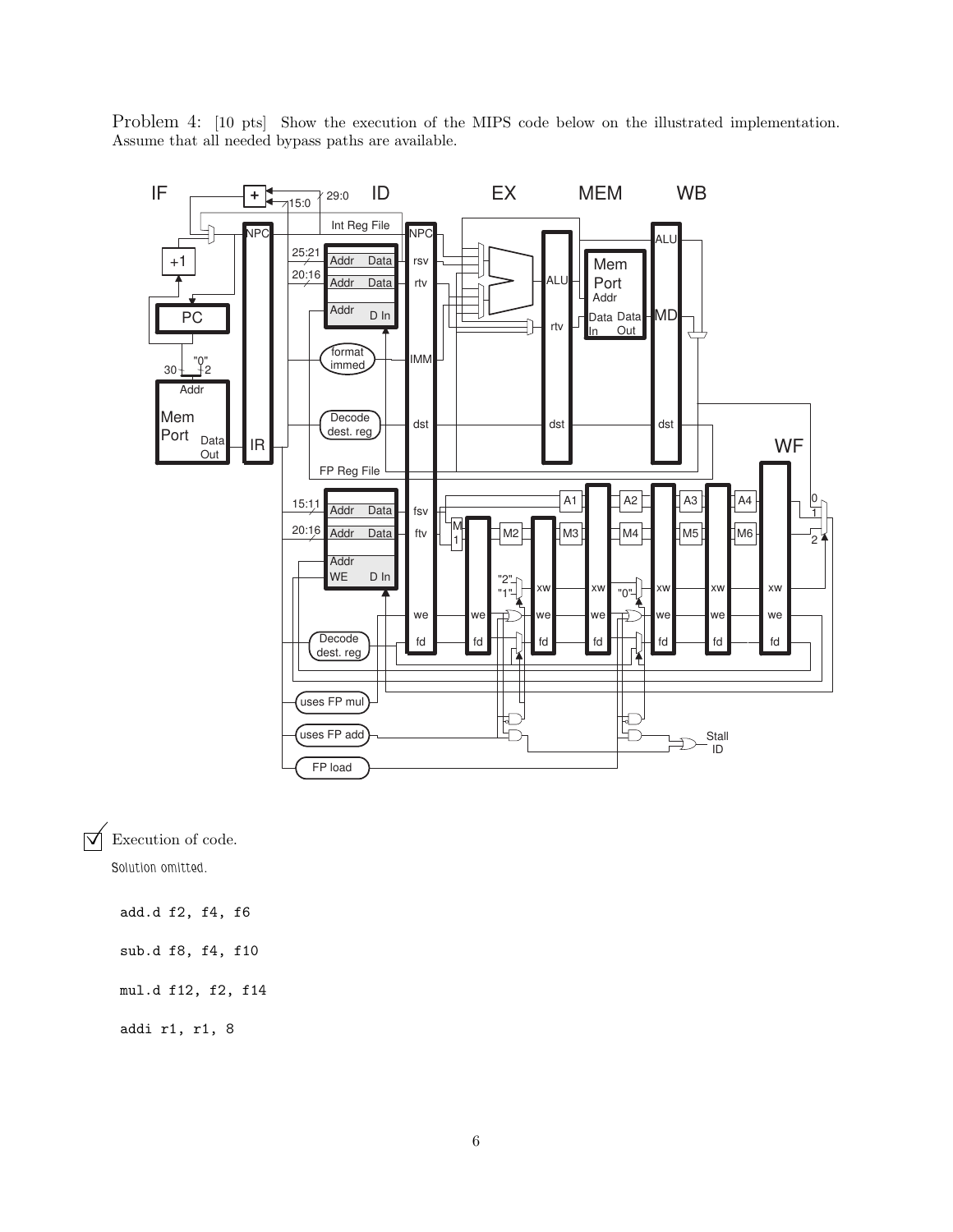Problem 5: [10 pts] Answer each question about the SPECcpu suite.

(a) With SPECcpu the tester is responsible for providing compilation tools and choosing optimization switches. Which feature or goal of the SPEC benchmarks does that support?

 $\triangledown$  Compilation tools and optimization choices supports:

Test the full potential of the newest implementations and ISAs.

(b) Part of the SPEC rules requires that compilation tools be actively marketed as products, not just available to someone who knows exactly how to ask for them. What sort of abuse does that prevent?

 $\triangledown$  Actively marketed compilation tools prevents:

It prevents compiling the suite using a compiler with optimizations that are really fast but which in many cases will generate incorrect code. Specific compiler bugs encountered when building the SPECcpu code might be fixed, but other compiler bugs might remain. A company would not want to hurt its reputation by marketing a buggy compiler, and so the rule helps avoid this abuse.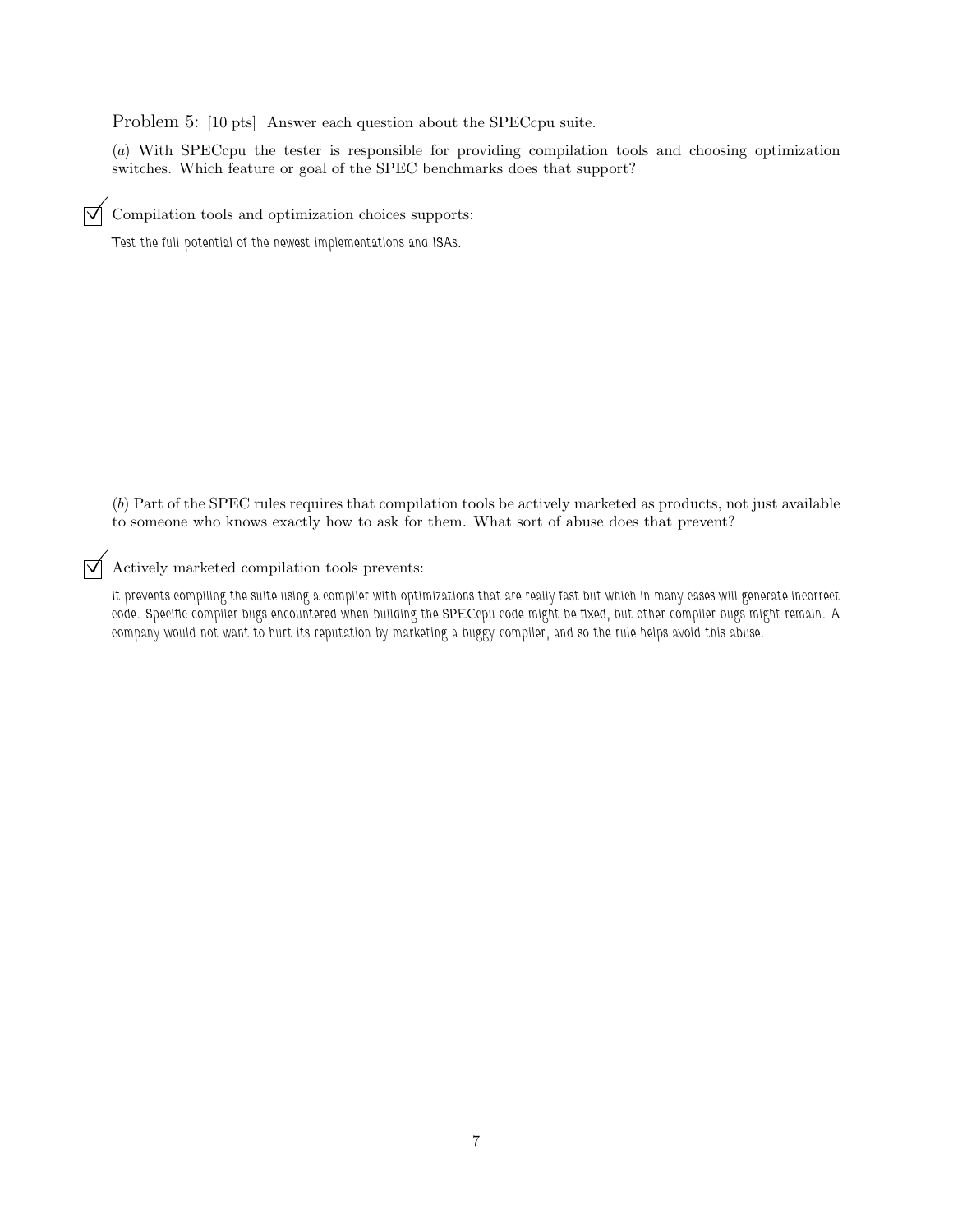Problem 6: [15 pts] Answer each question below.

(a) ISAs are frequently updated, examples mentioned in class include MIPS I, MIPS II, SPARC v8, SPARC v9, and the multimedia extensions such as MMX, SSE, SSE 2, etc. for IA-32. With all these updates it sounds like an ISA is not really frozen for All Time. Does that mean the main advantage in separating ISA design from implementation design has been lost?

 $\vec{\triangledown}$  Has main advantage of ISA/implementation separation been lost? Explain.

No. The main advantage is that code written for an ISA will run correctly on any of the ISA's implementations. ISA updates and extensions are done in such a way that code written for an earlier version will run on an implementation of a later version. For example, code written for the SPARC v8 ISA will run correctly on an implementation of the SPARC v9 ISA.

(b) Why is the typical RISC program larger than an equivalent CISC program?

RISC larger than CISC because:

Because RISC instruction sizes are all the same, meaning that some instructions take up more space than the equivalent CISC instruction.

(c) Explain how the approaches to encoding immediate arithmetic instructions differ in the SPARC and MIPS ISAs.

How approaches differ.

In MIPS integer instructions that require an immediate, such as addi, use a different opcode and encoding than their two-sourceregister counterparts, such as add. In contrast, many instructions that use an immediate, such as add, use the same opcode and opcode extension, op3, for their immediate and two-source-register forms; one bit in the encoding, i, distinguishes the two.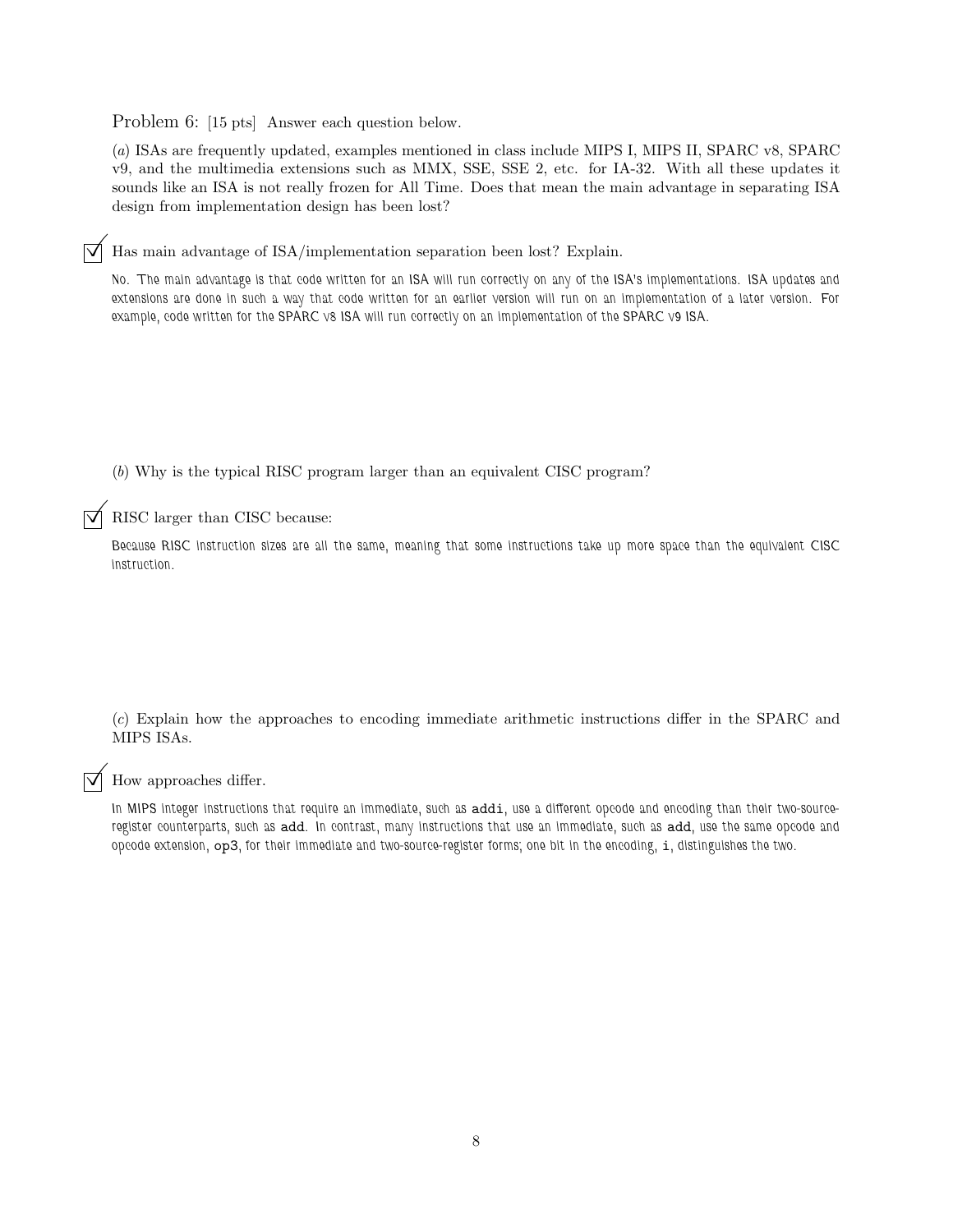Problem 7: [15 pts] Answer each question below.

(a) Provide the following optimization examples:

 $\mathcal{A}$  An optimization that can be performed well without knowing the particular implementation being targeted. Dead code elimination.

 $\Delta$  An optimization that can be performed well only if the compiler knows the particular implementation being targeted.

Scheduling to avoid stalls.